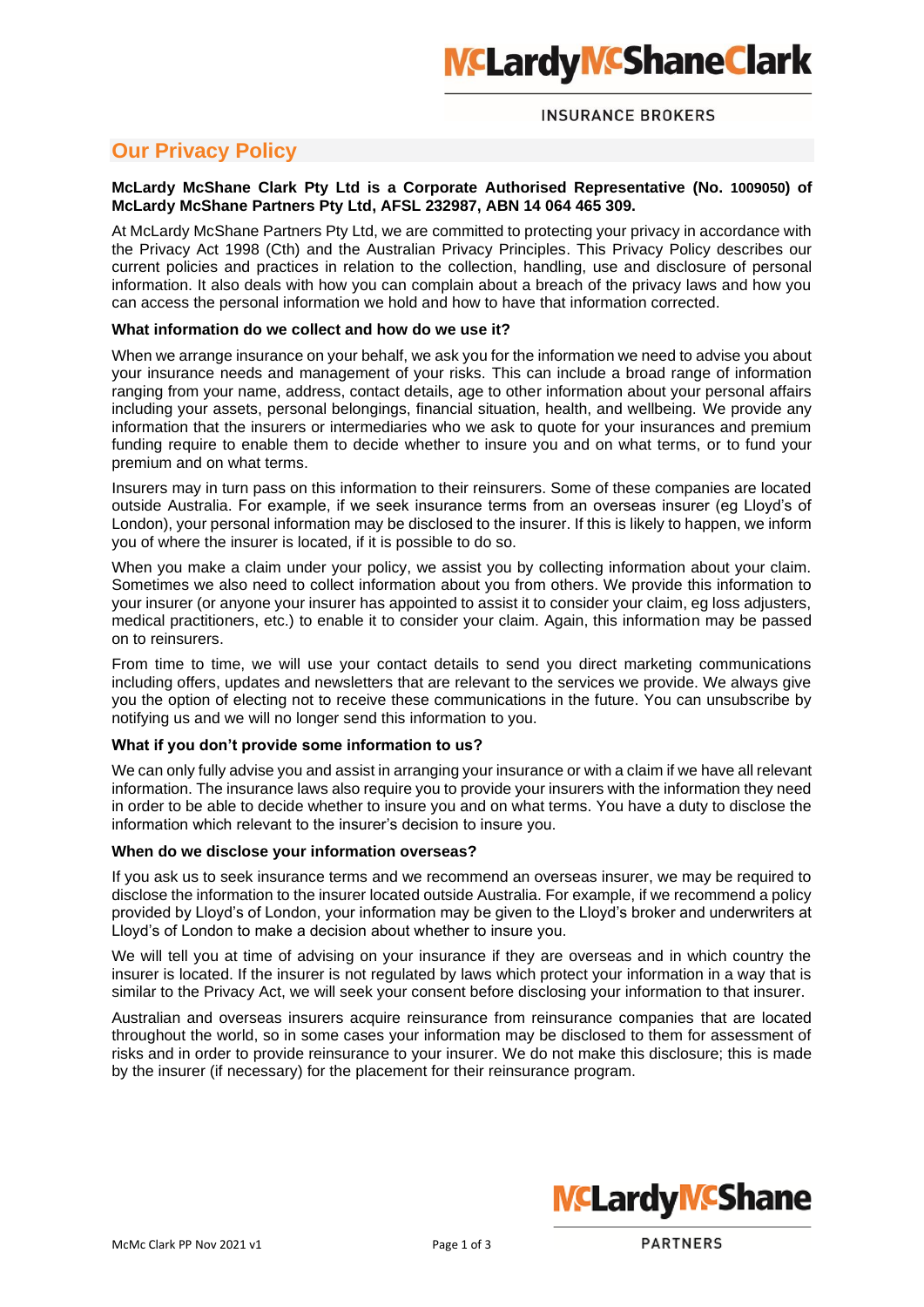## **INSURANCE BROKERS**

## **How do we hold and protect your information?**

We strive to maintain the reliability, accuracy, completeness, and currency of the personal information we hold and to protect its privacy and security. We keep personal information only for as long as is reasonably necessary for the purpose for which it was collected or to comply with any applicable legal or ethical reporting or document retention requirements.

We hold the information we collect from you initially in a working file, which when completed is electronically imaged and stored, after which any paper is destroyed in our onsite shredder. In some cases, your file is archived and sent to an external data storage provider for a period of time. We only use storage providers located in Australia who are also regulated by the Privacy Act.

We ensure that your information is safe by protecting it from unauthorised access, modification, and disclosure. We maintain physical security over our paper and electronic data and premises, by using locks and security systems. We also maintain computer and network security; for example, we use firewalls (security measures for the Internet) and other security systems such as user identifiers and passwords to control access to computer systems where your information is stored.

### **Will we disclose the information we collect to anyone?**

We do not sell, trade, or rent your personal information to others.

We may need to provide your information to contractors who supply services to us, eg to handle mailings on our behalf, external data storage providers or to other companies in the event of a corporate sale, merger, re-organisation, dissolution or similar event. However, we will take reasonable measures to ensure that they protect your information as required under the Privacy Act.

We may provide your information to others if we are required to do so by law, you consent to the disclosure or under some unusual other circumstances which the Privacy Act permits.

## **How can you check, update, or change the information we are holding?**

Upon receipt of your written request and enough information to allow us to identify the information, we will disclose to you the personal information we hold about you. We will also correct, amend, or delete any personal information that we agree is inaccurate, irrelevant, out of date or incomplete.

If you wish to access or correct your personal information please write to Meg Long, Privacy Officer, Level 3, Building 7, Botanicca Corporate Park, 570-588 Swan Street, Richmond VIC 3121.

We do not charge for receiving a request for access to personal information or for complying with a correction request. Where the information requested is not a straightforward issue and will involve a considerable amount of time, then a charge will need to be confirmed for responding to the request for the information.

In some limited cases, we may need to refuse access to your information, or refuse a request for correction. We will advise you as soon as possible after your request if this is the case and the reasons for our refusal.

#### **What happens if you want to complain?**

If you have concerns about whether we have complied with the Privacy Act or this privacy Policy when collecting or handling your personal information, please write to Meg Long, Privacy Officer, Level 3, Building 7, Botanicca Corporate Park, 570-588 Swan Street, Richmond VIC 3121.

Your complaint will be considered by us through our Internal Complaints Resolution process. We will acknowledge your complaint within 24 hours, and we will respond with a decision within 30 days of you making the complaint. If we need to investigate your complaint and require further time, we will work with you to agree to an appropriate timeframe to investigate. We will provide you with information concerning referring your complaint to the Australian Financial Complaints Authority if we cannot resolve your complaint.

## **Your consent**

By asking us to assist with your insurance needs, you consent to the collection and use of the information you have provided to us for the purposes described above.